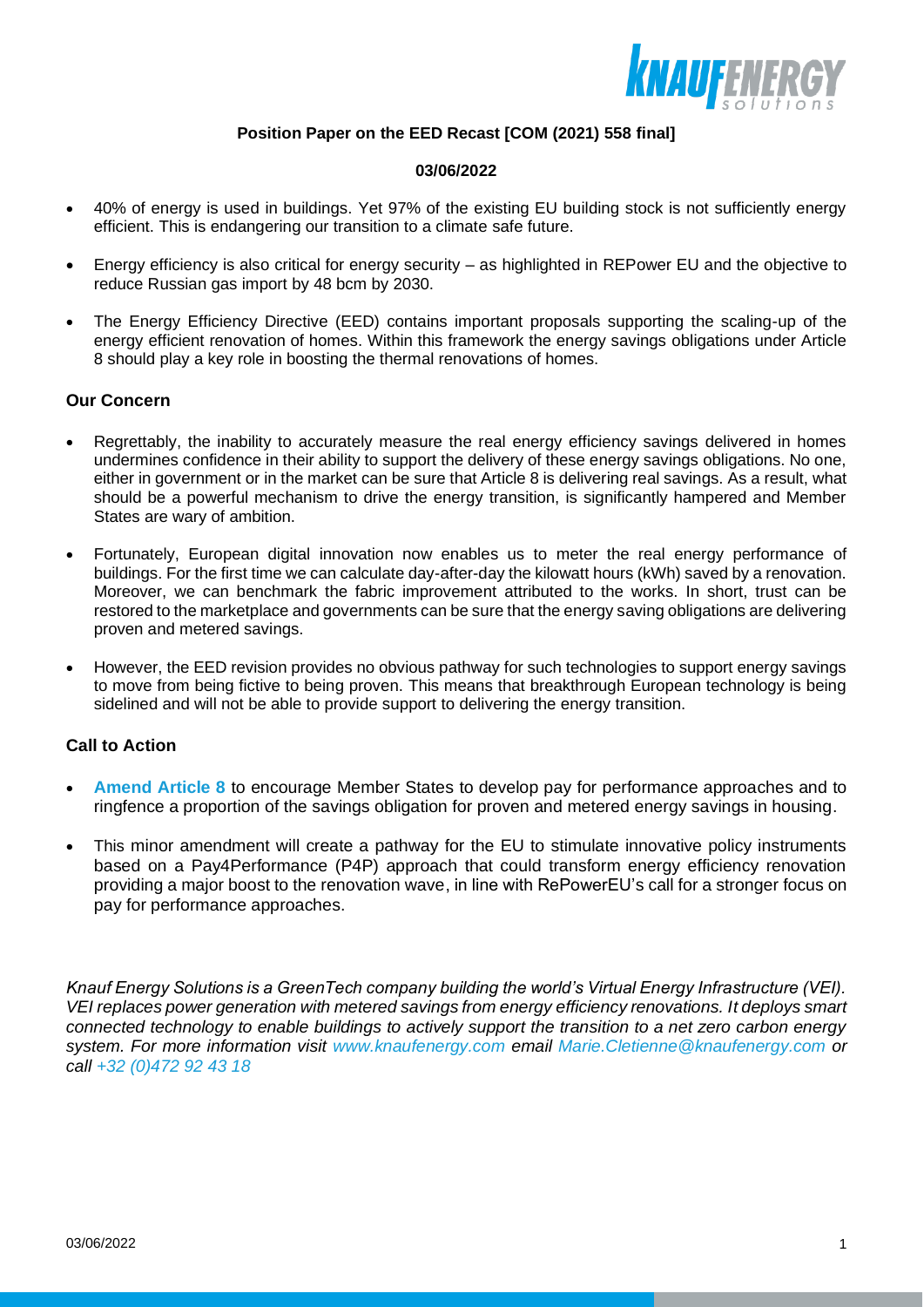

# Pilot P4P schemes and promote EE metering technologies in designing EE obligation scheme

## *Article 8*

# **Energy savings obligation**

(3) Member States shall implement energy efficiency obligation schemes, alternative policy measures, or a combination of both, or programmes or measures financed under an Energy Efficiency National Fund, as a priority among people affected by energy poverty, vulnerable customers and, where applicable, people living in social housing. Member States shall ensure that policy measures implemented pursuant to this Article have no adverse effect on those persons. Where applicable, Member States shall make the best possible use of funding, including public funding, funding facilities established at Union level, and revenues from allowances pursuant to Article 22(3)(b) with the aim of removing adverse effects and ensuring a just and inclusive energy transition.

In designing such policy measures, Member States shall consider and promote the role of renewable energy communities and citizen energy communities in the contribution to the implementation towards these policy measures. *Article 8 (new)*

# **Energy savings obligation**

(3) Member States shall implement energy efficiency obligation schemes, alternative policy measures, or a combination of both, or programmes or measures financed under an Energy Efficiency National Fund, as a priority among people affected by energy poverty, vulnerable customers and, where applicable, people living in social housing. Member States shall ensure that policy measures implemented pursuant to this Article have no adverse effect on those persons. Where applicable, Member States shall make the best possible use of funding, including public funding, funding facilities established at Union level, and revenues from allowances pursuant to Article 22(3)(b) with the aim of removing adverse effects and ensuring a just and inclusive energy transition.

In designing such policy measures, Member States shall consider and promote the role of renewable energy communities and citizen energy communities in the contribution to the implementation towards these policy measures.

*Member States shall consider developing pay-for-performance schemes, promoting digital energy efficiency metering technologies, in so far that such systems are certified at national or European level. Member States should consider ringfencing a portion of their energy efficiency obligation for pay-for-performance approaches.* 

# **Justification**

- The European Renovation Wave Communication [SWD (2020) 550 final] explicitly committed (Page 16, paragraph 4) to "...establish a trusted scheme for certifying energy efficiency meters in buildings that can measure actual energy performance improvements."
- It also recognised (Page 12, paragraph 1) that "... Member States can reduce risk perception and scale up market incentives, such as energy-saving tariffs, pay-per-performance public support schemes and energy-saving tenders to attract private intermediaries and aggregators."